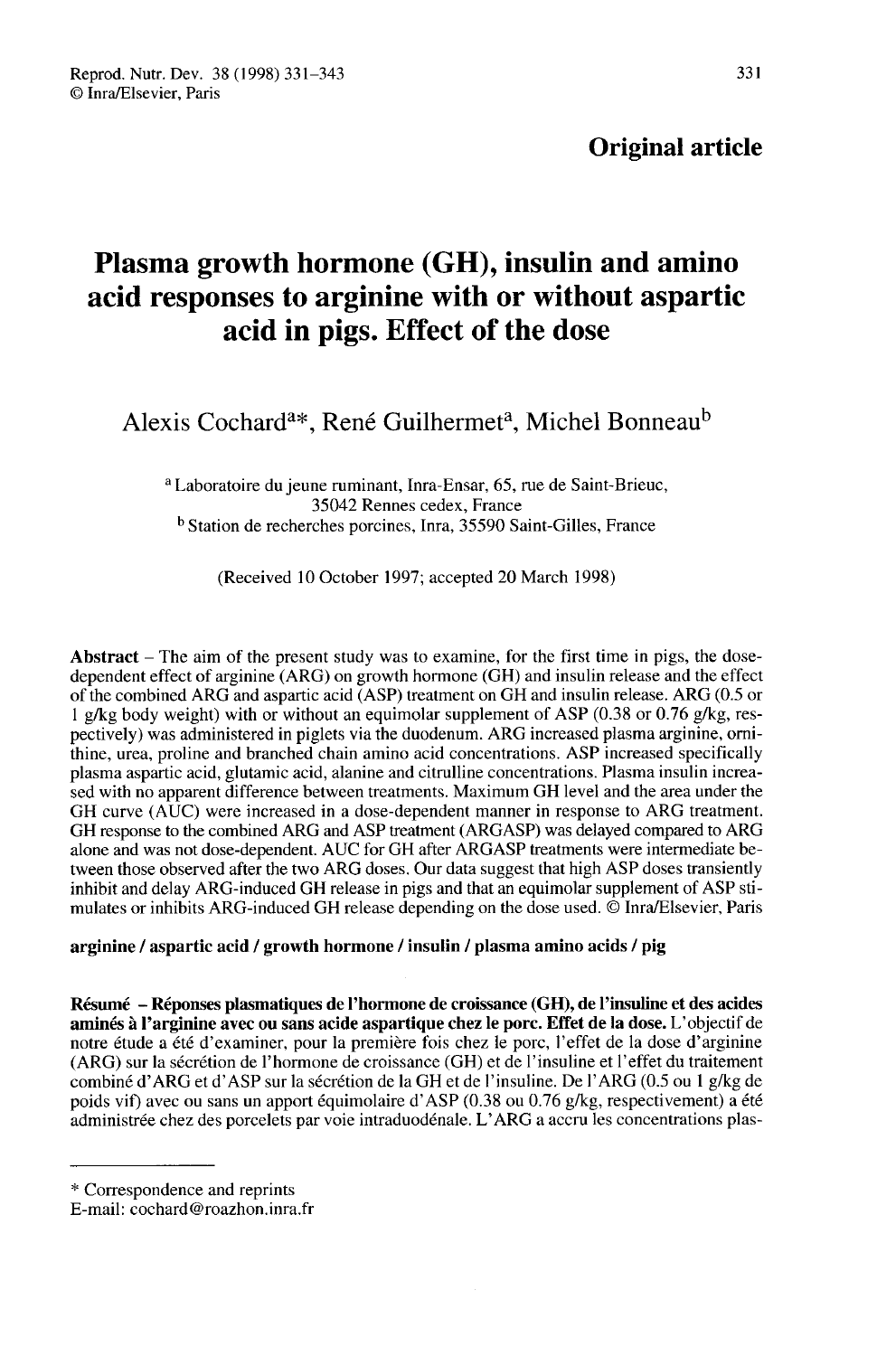matiques d'arginine, d'ornithine, d'urée, de proline et des acides aminés à chaîne ramifiée. L'ASP a accru spécifiquement les concentrations plasmatiques d'acide aspartique, d'acide glutamique, d'alanine et de citrulline. L'insuline plasmatique a été augmentée et aucune différence apparente n'a été observée entre les traitements. Les niveaux maximaux de GH et les aires sous la courbe de GH (AUC) ont été accrus de manière dose-dépendante en réponse aux traitements à l'ARG. La réponse de la GH au traitement combiné ARG-ASP (ARGASP) a été retardée par rapport aux traitements d'ARG seule et n'était pas dose-dépendante. Les AUC obtenues après les traitements ARGASP étaient intermédiaires entre celles observées pour les deux doses d'arginine. Nos données suggèrent que les doses élevées d'ASP inhibent et retardent la sécrétion de GH induite par l'ARG chez le porc et qu'un supplément équimolaire d'ASP stimule ou inhibe la sécrétion de GH induite par l'ARG selon la dose utilisée. @ Inra/Elsevier, Paris

arginine / acide aspartique / hormone de croissance / insuline / acides aminés plasmatiques / porc

#### 1. INTRODUCTION

Nutrients such as amino acids can alter metabolic hormone release [36]. Arginine (ARG) is a well-known stimulator of GH and insulin release.

ARG infused at the intravenous dose of 0.5 g/kg/30 min in humans elicits an increase in plasma GH [1, 18-20, 29, 32] It is also used to detect GH release deficiencies. Abomasal, intraduodenal or intravenous infusions of ARG have been shown to stimulate GH secretion in rats [17], cattle [12, 39], sheep [11, 13, 14, 23, 26] and pigs [2, 24]. GH release in pigs is more refractory to ARG than in other species [24]. This is believed to be due to their somatostatinergic hypertone [35]. ARG-induced GH release is probably mediated by a decrease in the somatostatinergic tone as demonstrated indirectly by the use of cholinesterase inhibitors in man [1, 18, 20] and pigs [10].

ARG also elicits insulin release in man [4, 33, 38] and other mammals, including cattle [39], sheep [26] and pigs [2, 21]. ARG-induced insulin release is mediated by a depolarization of the plasma membrane of the pancreatic  $\beta$ -islet cells inducing the gating of the voltage-sensitive  $Ca^{2+}$  channels and the inflow of Ca<sup>2+</sup> [5, 22].

Few studies have reported the effects of aspartic acid (ASP) on GH and insulin release. In both sheep [26] and pigs [3], ASP elicits an increase in plasma GH which is even higher than that induced by ARG. In humans, ASP has no effect on GH release [8]. Depending on the dose used, a combined ARG and ASP treatment either decreased (0.1 g/kg) or increased  $(0.25 \text{ g/kg})$  plasma GH in the rat [16, 17]. In sheep, an intravenous dose of ASP  $(0.4 \frac{\rho}{\text{kg}}/30 \text{ min})$  has no effect on insulin release [26] while an intraduodenal dose (2 g/kg/day) has been reported to stimulate insulin release [27].

ARG can be catabolized to ornithine (ORN) and urea by arginase whose highest activity is found in liver [9, 15, 30]. ORN can be catabolized in turn to glutamic acid (GLU), especially in the brain, via omithine aminotransferase and pyrroline-5 carboxylate dehydrogenase [25, 40]. ORN has been shown to increase plasma GH in sheep [12] and is able to induce higher GH levels than ARG [13]. In both sheep [26] and pigs [3], GLU induces an increase in plasma GH which is even higher than that elicited by ARG.

A preliminary study conducted in our laboratories on pigs weighing 30-40 kg fed ad libitum revealed that some pigs were refractory to an intravenous dose of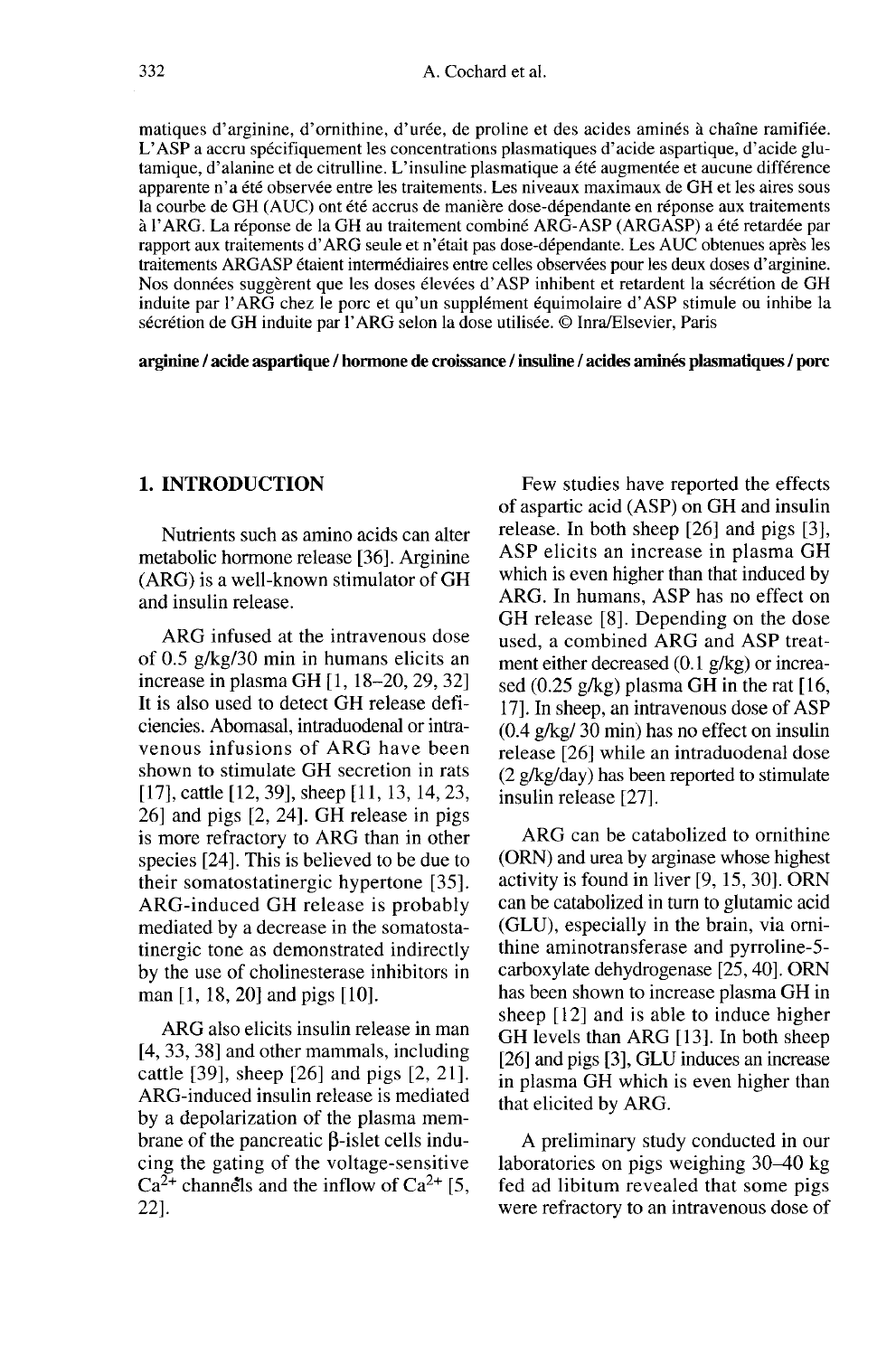0.5 g/kg ARG, which is the dose commonly used in humans. It could be argued that the dose used was not high enough to elicit an efficient GH response owing to the supposed somatostatinergic hypertone of pigs. The present study was therefore undertaken to examine, for the first time in pigs, the dose-dependent effect of ARG on GH and insulin release and to determine whether ASP could increase ARGinduced plasma GH and insulin responses. Plasma amino acids and urea concentrations were measured in order to obtain information on the time-related pattern of the plasma levels of ARG, ASP and their related metabolites.

#### 2. MATERIALS AND METHODS

#### 2.1. Animals and management

Five female crossbred Yorkshire  $\times$  Pietrain piglets from two litters were used in the experiment. They were 35 days of age and weighed  $13.7 \pm 1.3$  (SE) kg at the beginning of the study. They were reared in compliance with national regulations for human care and the use of animals in research. They were housed in individual pens throughout the experiment. They were allowed water ad libitum and fed animals in research. They were housed in<br>individual pens throughout the experiment.<br>They were allowed water ad libitum and fed<br>70 g/kg<sup>0.75</sup> body weight of a standard diet pro-<br>vided in two meals per day. On the treatment vided in two meals per day. On the treatment days, the morning meal was delayed until the end of sampling. Animals were weighed the day before each treatment.

Eight days before the first injections, two catheters were inserted into each animal under general anesthesia  $(O_2: \text{halothane}, 92: 8 \text{ v.v.})$ 2 mL/min): one into one of the external jugular veins and the other into the upper duodenum. Saline was flushed daily through the jugular catheter to keep it patent throughout the experiment.

#### 2.2. Treatments and blood sampling

Five treatments were applied consecutively to each animal at 3-day intervals according to  $a$  5  $\times$  5 latin square design. The five treatments were as follows: i) deionized water (CONT), ii) L-arginine at  $0.5$  g/kg (ARG 1), iii) L-arginine

at 1 g/kg (ARG 2), iv) L-arginine at 0.5 g/kg and L-aspartic acid at  $0.38$  g/kg (ARGASP 1), and v) L-arginine at 1 g/kg and L-aspartic acid at 0.76 g/kg (ARGASP 2). Equimolar amounts of L-aspartic acid and L-arginine were supplied (Degussa, Paris, France). The solutions (arginine at 5 or 10 % in solution alone or in combination with aspartic acid at 3.8 or 7.6 %, respectively) were prepared in deionized water and injected manually with a syringe through the duodenal catheter from  $-5$  to  $-2$  min at a flow rate of 60 mL per minute. Time 0 was 9.00. No side-effects were observed during and after the infusions.

Blood samples were collected in heparinized tubes through the jugular catheter at times - 30,-20,-10,0,10,20,30,40,50,60,70,80, 90, 100, 110 and 120 min. Blood was cooled on ice and centrifuged immediately. Plasma for GH and insulin determination was stored at  $-20$  °C until analysis.

# 2.3. Measurement of plasma GH concentrations

Plasma GH concentrations were determined by a specific homologous double-antibody radioimmunoassay as previously described [28] using a specific antibody raised in rabbits (UCB Bioproducts, Brussels, Belgium). USDA-GH-I-1 (AFP-6 400) was used for iodination and standard curve. Sensitivity was 0.75 ng/mL. Cross-reactivity with porcine prolactin, porcine luteinizing hormone, and porcine follicle-stimulating hormone was  $< 0.4$  %. Intra-assay coefficients of variation were 9, 13 and 15 % for plasma samples containing 4.9, 15.2 and 32.9 ng/mL, respectively. All samples were measured in duplicate within a single assay.

# 2.4. Measurement of plasma insulin concentrations

Plasma insulin concentrations were determined by a specific homologous double-antibody radioimmunoassay using a specific antibody raised in guinea-pigs (Miles Scientific, Naperville, IL, USA). Monomer porcine insulin (Novo Research Institute, Copenhague, Denmark) was used to generate a standard curve. Sensitivity was  $1.\overline{5}$   $\mu$ UI/mL. <sup>125</sup>I-insulin (Oris, Gif-sur-Yvette, France) was used for the competition. Intra-assay coefficients of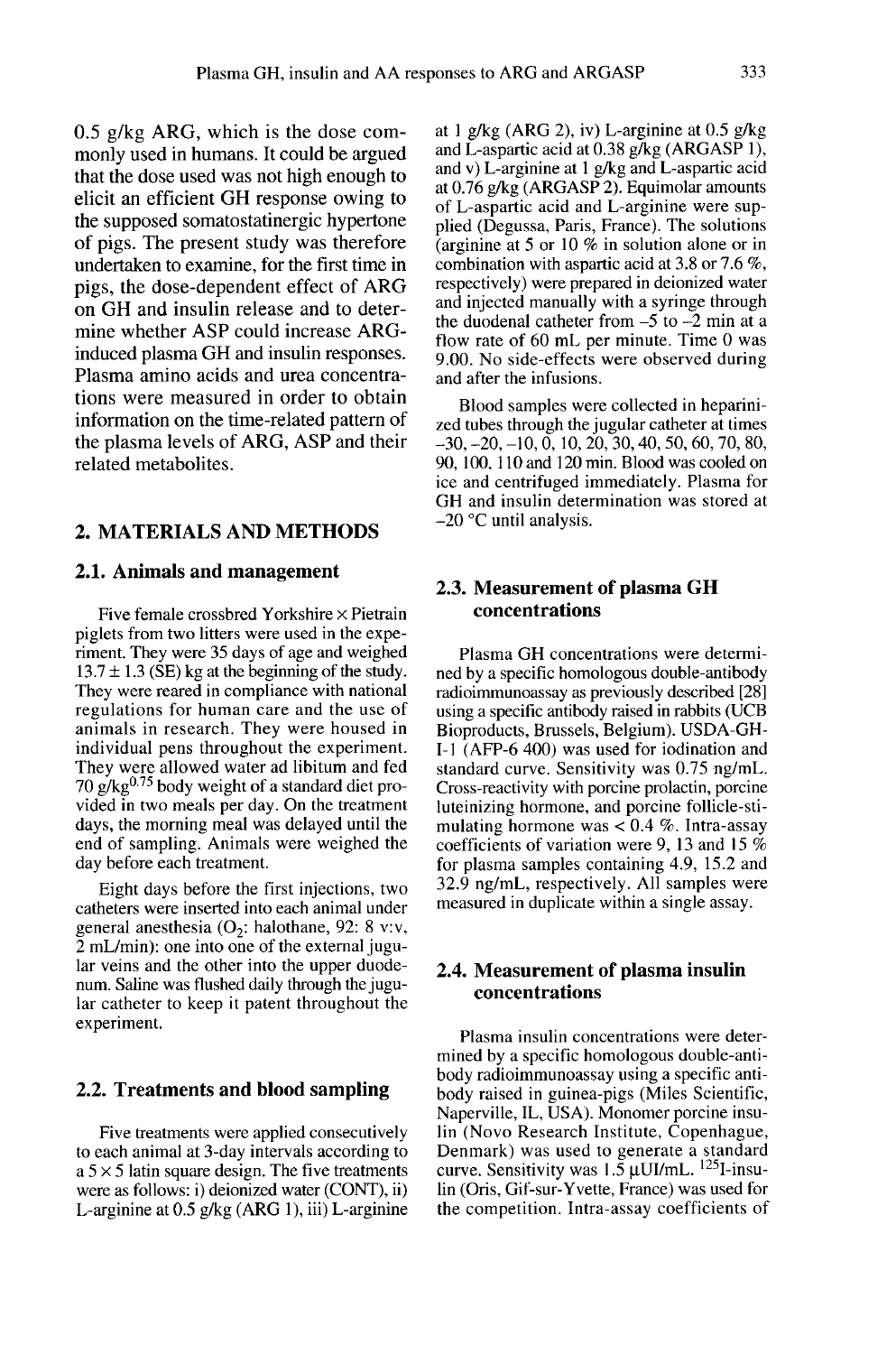variation were 12, 9 and 11 % for plasma<br>samples containing 4.3, 58.3 and 252.1  $\mu$ UJ/mL,<br>respectively. All samples were measured in respectively. All samples were measured in duplicate within a single assay.

# 2.5. Measurement of plasma amino acid and urea concentrations

Plasma free amino acids and urea concentrations were determined at 60 and 120 min. Plasma samples were deproteinized with a 6 % sulphosalicylic acid solution containing norleucine as an internal standard (v:v), centrifuged [31] and the supernatant was stored at  $-20^{\circ}$ C until analysis. Plasma amino acids and urea were separated by ion-exchange liquid chromatography using a Pharmacia LKB alphaplus serie II amino acid analyser equipped with a sulphonated polystyrene column and lithium citrate buffer. Amino acids and urea concentrations were determined by relating the chromatographic profile to that obtained with a standard after detection with ninhydrin. The concentrations were expressed in  $\mu$ mol/100 mL plasma and the sensibility was  $0.5 \mu$  mol/100 mL. The tryptophane concentrations were under this limit of sensibility.

#### 2.6. Data analysis

Areas under the curve (AUC) were estimated between 0 and 90 min for GH and between  $-10$  and 60 min for insulin by calculating the areas between the GH or insulin curves and the basal levels extended to 90 or 60 min, respectively. Basal level was obtained for GH by calculating the mean of the GH levels at  $-30$ ,  $-20$ and  $-10$  min and for insulin by calculating the mean of the insulin levels at  $-20$  and  $-10$  min.

Data were analysed by analysis of variance using the generalized linear model (GLM) procedure of the SAS system [37]. GH and insulin profiles were analysed using the repeated procedure of SAS including the main effects of animal and treatment. The main effect of time was analysed within treatments. Means GH and insulin levels were compared to basal levels and to CONT levels using the Dunnettu test. The model used for the analysis of AUC and amino acid concentrations included the main effects of animal and treatment. Multiple comparison of the means was carried out using the Duncan test.

# 3. RESULTS

#### 3.1. Plasma GH responses

GH profiles from -30 to 90 min for CONT, ARG 1, ARG 2, ARGASP 1 and ARGASP 2 treatments, and the corresponding areas under the curve (AUC) are shown in *figures 1* and 2, respectively.

The intraduodenal infusion of arginine at the doses of 0.5 and 1 g/kg with or without equimolar amounts of aspartic acid induced an increase in plasma GH whose magnitude and time-related pattern differed significantly  $(P < 0.001)$  between treatments and animals.

# 3.1.1. Plasma GH responses to ARG alone

Plasma GH responded to arginine alone in a dose-dependent manner. ARG 1 induced a clear GH response. The maximum GH level for ARG 1 was 3 to 3.5 fold higher than the CONT value. The maximum GH level and AUC for ARG 2 were 2 fold higher than ARG 1. The maximum GH levels were observed at 30 and 20 min for ARG 1 and ARG 2, respectively.

Plasma GH for ARG 1 was significantly ( $P < 0.05$ ) higher than CONT at 30 and 70 min; however, it was not statistically different from basal level. Plasma GH for ARG 2 was significantly  $(P <$ 0.05) higher than CONT between 0 and 40 min and at 70 min and higher than basal level at 20 and 30 min. Plasma GH at 20 and 30 min and the AUC differed significantly ( $P < 0.05$ ) between the two doses.

# 3.1.2. Plasma GH responses to ARG in association with equimolar supplement of ASP

Plasma GH responded to ARG in association with ASP, although not in a dosedependent manner. The maximum GH levels for ARGASP treatments occurred 30 min later than the ARG treatments (at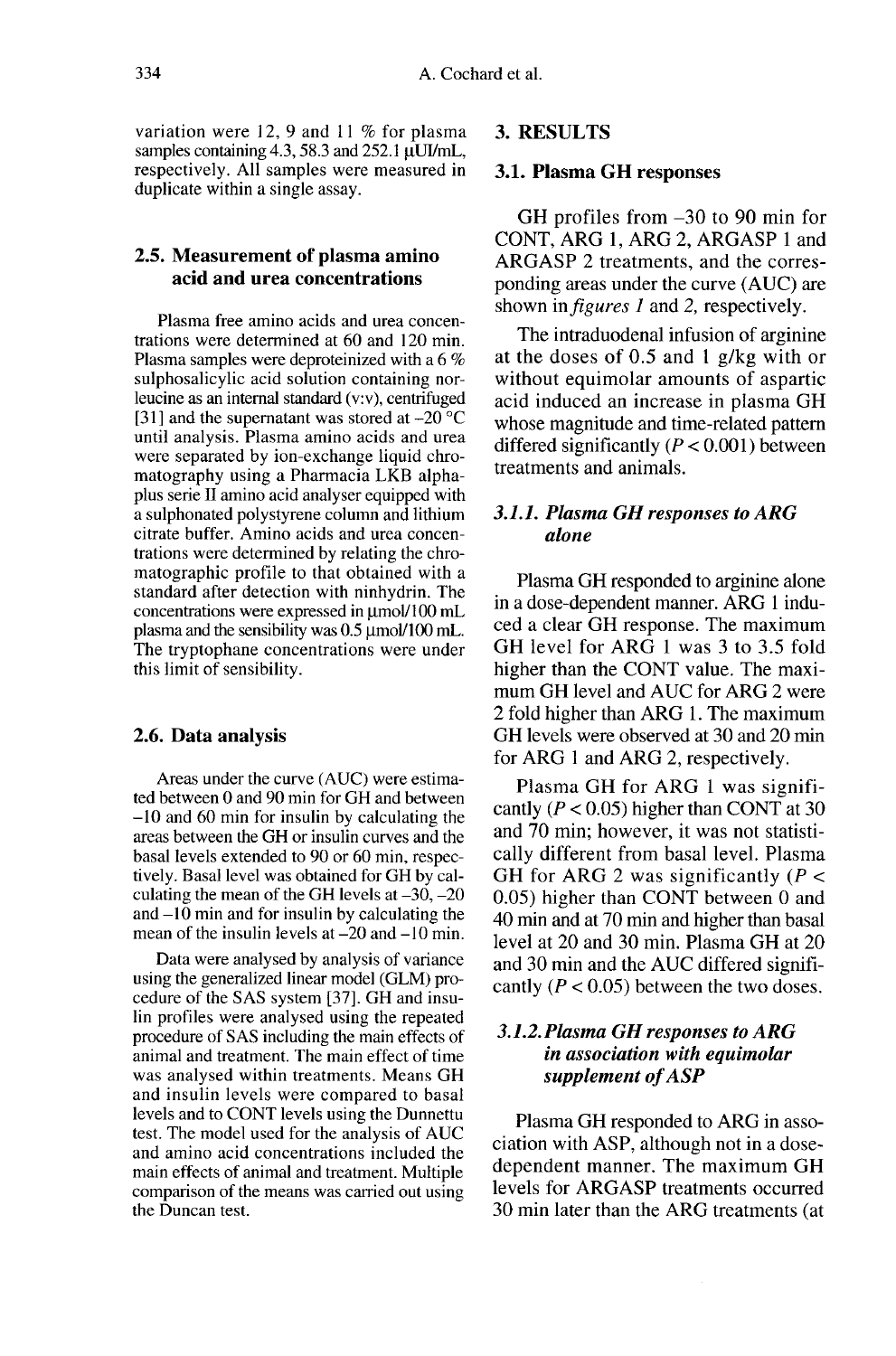

Figure 1. Plasma GH responses (means  $\pm$  SEM) to a) arginine alone (ARG 1, ARG 2) and to b) arginine in combination with aspartic acid (ARGASP 1, ARGASP 2). (CONT: control, ARG 1: 0.5 g/kg arginine, ARG 2: 1 g/kg arginine, ARGASP 1: 0.5 g/kg arginine plus 0.38 g/kg aspartic acid, ARGASP 2: 1 g/kg arginine plus 0.76 g/kg aspartic acid). Plasma GH concentrations were determined as mentioned in materials and methods ( $n = 5$  per treatment).



**Figure 2.** Plasma GH responses (area under the curve:  $AUC \pm SEM$ ) to arginine alone (ARG 1, ARG 2) or to arginine in combination with aspartic acid (ARGASP 1, ARGASP 2). AUC were determined between 0 and 90 min as mentioned in Materials and methods. Columns with different letters differ ( $P < 0.05$ ) ( $n = 5$  per treatment).

60 and 50 min, respectively, for ARGASP 1 and ARGASP 2) and were not different from that of ARG 1. The AUC for ARGASP treatments were intermediate between those of ARG treatments.

Plasma GH for ARGASP 1 was significantly ( $P < 0.05$ ) higher than CONT values between 50 and 80 min and than basal level between 30 and 80 min. Plasma GH for ARGASP 2 was significantly  $(P < 0.05)$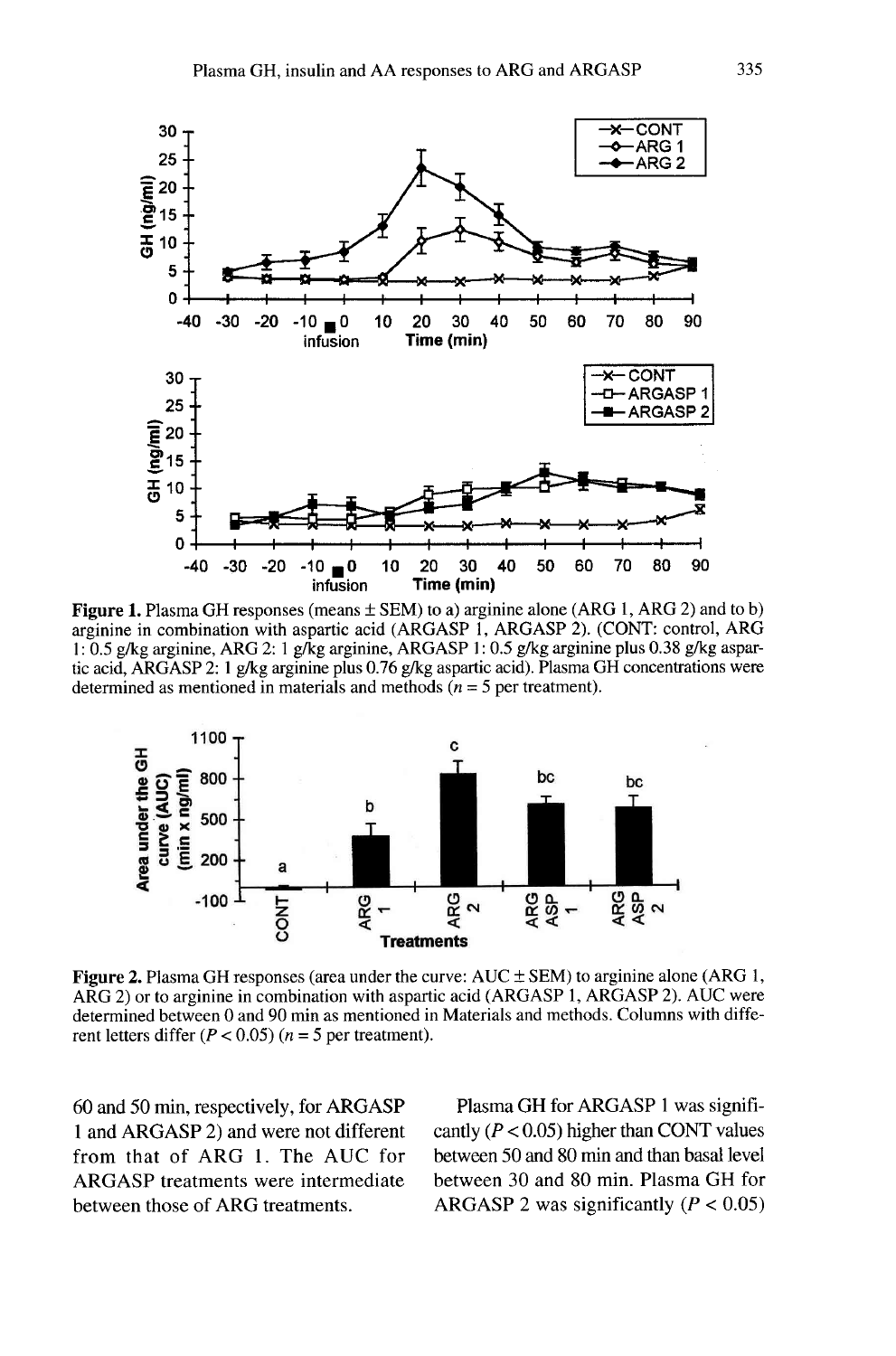higher than CONT between 50 and 80 min and than basal value at 50 and 60 min. Plasma GH and the AUC did not differ between the two doses of ARGASP.

Plasma GH did not differ between ARG 1 and ARGASP treatments except at 80 min ( $P < 0.05$ ). Plasma GH was significantly ( $P < 0.05$ ) higher after ARG 2 than after ARGASP treatments between 10 and 40 min. The AUC for ARGASP 1 tended to be higher than that of ARG 1  $(P < 0.10)$  and the AUC for ARGASP 1 and ARGASP 2 tended to be lower than that of ARG 2 ( $P < 0.10$ ).

# 3.2. Plasma insulin responses

Insulin profiles from -20 to 60 min for CONT, ARG 1, ARG 2, ARGASP 1 and ARGASP 2 treatments, and the corresponding AUC are shown in figures 3 and 4, respectively.

The intraduodenal infusion of arginine at the doses of 0.5 and 1 g/kg with or without equimolar amounts of aspartic acid induced a rapid increase in plasma insulin. The maximum insulin levels were measured after the end of infusions at time 0 min. Insulin levels were 3 fold higher



**Figure 3.** Plasma insulin responses (means  $\pm$  SEM) to arginine alone (ARG 1, ARG 2) or to arginine in combination with aspartic acid (ARGASP 1, ARGASP 2). Plasma insulin concentrations were determined as mentioned in Materials and methods ( $n = 5$  per treatment).



Figure 4. Plasma insulin responses ( $AUC \pm SEM$ ) to arginine alone (ARG 1, ARG 2) or to arginine in combination with aspartic acid (ARGASP 1, ARGASP 2). AUC were determined between  $-10$  and 60 min as mentioned in Materials and methods ( $n = 5$  per treatment).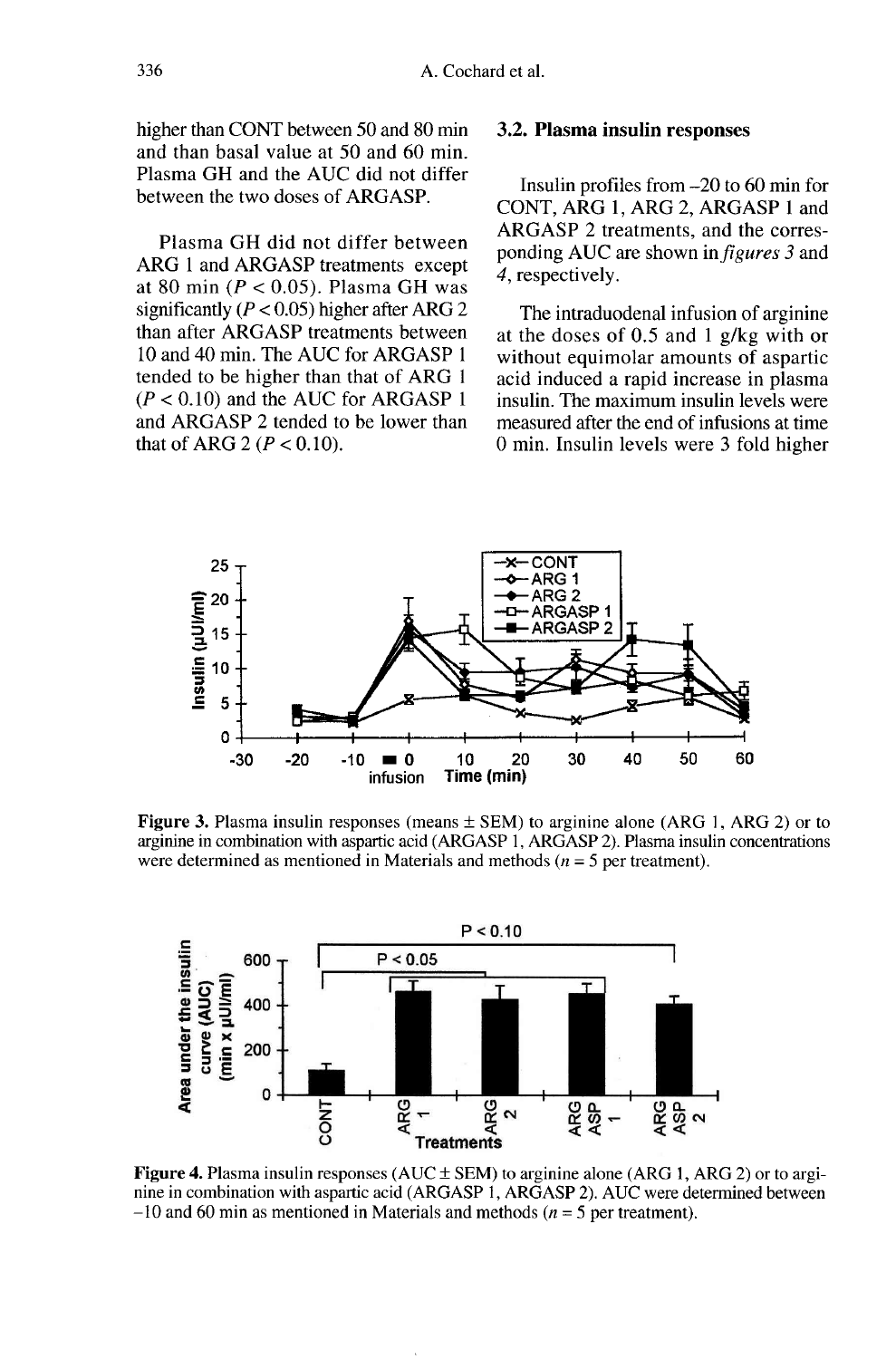after ARG and ASPARG treatments than CONT at 0 min. At 10 min, insulin concentrations were half those observed at 0 min for all treatments except for ARGASP 1. The maximum insulin levels and AUC were not different between ARG and ARGASP treatments.

Plasma insulin was higher than CONT values at 0 and 30 min for ARG 1 ( $P < 0.05$ ), at 0 min ( $P < 0.10$ ) and at 30 min ( $P < 0.05$ ) for ARG 2, and at 10 min for ARGASP  $1 (P < 0.05)$ . Plasma insulin was significantly ( $P < 0.05$ ) higher than basal level at 0 min for ARG 1, ARG 2 and ARGASP 1 and at 10 min for ARGASP 1. AUC for CONT was significantly lower than those for ARG 1, ARG 2, ARGASP 1  $(P < 0.05)$ and ARGASP 2 ( $P < 0.10$ ).

#### 3.3. Plasma amino acids and urea responses

Amino acids and urea concentrations measured at 60 and 120 min for CONT, ARG 1, ARG 2, ARGASP 1 and ARGASP 2 treatments are shown in *table 1*.

The intraduodenal infusion of arginine at the doses of 0.5 and 1 g/kg with or without equimolar amounts of aspartic acid changed the plasma levels of several amino acids and urea. The responses were dose-dependent and differed between ARG and ARGASP treatments. The magnitude of the response was higher at 60 min for ARGASP treatments and at 120 min for ARG treatments.

#### 3.3.1. Plasma responses for ARG, ornithine: ORN, urea, and citrulline: CIT

ARG and ARGASP treatments increased significantly ( $P < 0.05$ ) plasma ARG at 60 and 120 min. Compared to the CONT value at 60 min, plasma ARG was 7.8, 7.0, 10.4 and 9.1 fold higher for ARG 1, ARGASP 1, ARG 2 and ARGASP 2, respectively. Plasma ARG decreased between 60 and 120 min only for ARG 2

 $(P < 0.05)$  and ARGASP 2  $(P > 0.10)$ . No dose effect was observed except at 60 min for ARG treatments ( $P < 0.10$ ).

ARG and ARGASP treatments increased significantly ( $P < 0.05$ ) plasma ORN at 60 and 120 min. Compared to the CONT value at 60 min, plasma ORN was 5.1, 4.2, 7.0 and 4.7 fold higher for ARG 1, ARGASP 1, ARG 2 and ARGASP 2, respectively. Plasma ORN did not differ between 60 and 120 min for all treatments. A significant ( $P < 0.05$ ) dose effect was observed at 60 and 120 min only for ARG treatments.

At 60 min, plasma urea did not differ between the CONT and ARG 1 or ARGASP treatments. Plasma urea for ARG 2 was significantly ( $P < 0.05$ ) higher compared to CONT. Plasma urea increased significantly ( $P < 0.05$ ) between 60 and 120 min for the ARG and ARGASP treatments. Compared to the CONT value at 120 min, plasma urea was 42, 66, 103 and 83 % higher for ARG 1, ARGASP 1, ARG 2 and ARGASP 2, respectively ( $P <$ 0.05). A significant  $(P < 0.05)$  dose effect was observed for ARG treatments at 120 min.

CIT is an intermediate metabolite of urea cycle [30] and the precursor for the endogenous synthesis of arginine in the kidney [43]. Plasma CIT increased after ARGASP treatments. Plasma CIT was significantly higher than CONT values after ARGASP 1 at 60 and 120 min ( $P < 0.05$ ) and after ARGASP 2 at 60 min  $(P < 0.10)$  and at 120 min ( $P < 0.05$ ). No dose effect was observed.

#### 3.3.2. Plasma ASP responses

Plasma ASP was significantly  $(P < 0.05)$ increased in a dose-dependent manner at 60 min after ARGASP treatment. Compared to the CONT value at 60 min, plasma ASP was 38.5 and 69.0 fold higher for ARGASP 1 and ARGASP 2, respectively. Plasma ASP did not differ between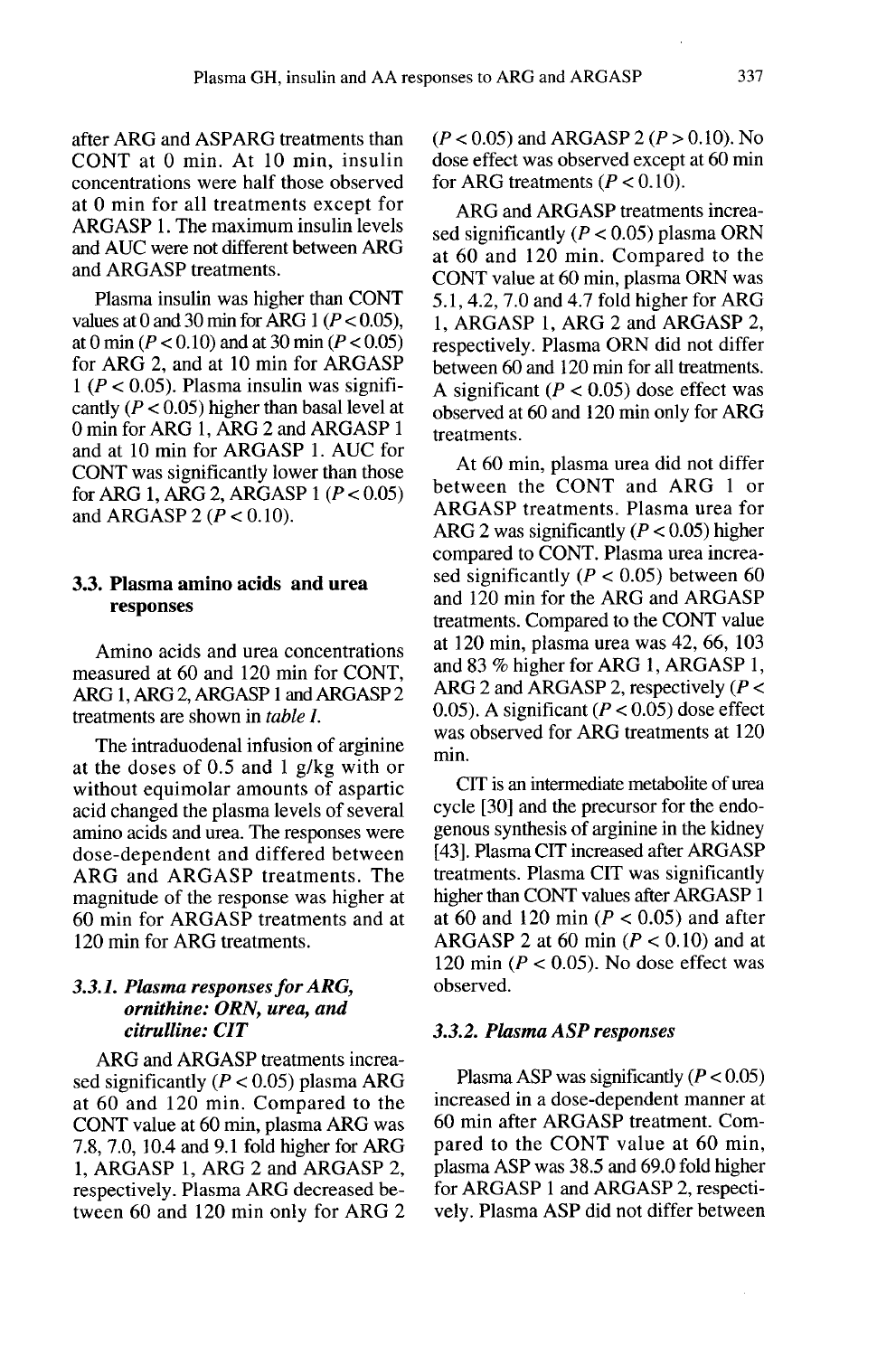| 1, ARG 2) or in combinat                                                                                                        |      | ion with aspartic acid (ARGASP 1, ARGASP 2).                                                                                                                                                                                                                                                                   |                                                                                                                                                                              |                                                                                                                                                                                                                                                                                |         |                                                                                                                                 |             |                                                                                                                                                                                                                                                                                                                 |       |                                                                                                                                                                                                                                                                              |
|---------------------------------------------------------------------------------------------------------------------------------|------|----------------------------------------------------------------------------------------------------------------------------------------------------------------------------------------------------------------------------------------------------------------------------------------------------------------|------------------------------------------------------------------------------------------------------------------------------------------------------------------------------|--------------------------------------------------------------------------------------------------------------------------------------------------------------------------------------------------------------------------------------------------------------------------------|---------|---------------------------------------------------------------------------------------------------------------------------------|-------------|-----------------------------------------------------------------------------------------------------------------------------------------------------------------------------------------------------------------------------------------------------------------------------------------------------------------|-------|------------------------------------------------------------------------------------------------------------------------------------------------------------------------------------------------------------------------------------------------------------------------------|
| Times                                                                                                                           |      |                                                                                                                                                                                                                                                                                                                | $60 \text{ min}$                                                                                                                                                             |                                                                                                                                                                                                                                                                                |         |                                                                                                                                 |             | $120 \text{ min}$                                                                                                                                                                                                                                                                                               |       |                                                                                                                                                                                                                                                                              |
| Treatments                                                                                                                      | CONT | <b>ARGI</b>                                                                                                                                                                                                                                                                                                    | ARG2                                                                                                                                                                         | RGASPI                                                                                                                                                                                                                                                                         | ARGASP2 | <b>CONT</b>                                                                                                                     | <b>ARGI</b> | ARG2                                                                                                                                                                                                                                                                                                            | RGASP | RGASP2                                                                                                                                                                                                                                                                       |
| Valine<br>Méthionine<br>Isoleucine<br>Leucine<br>Phenylalanine<br>Phenylalanine<br>Lysine<br>Histidine<br>Threonine<br>Arginine |      |                                                                                                                                                                                                                                                                                                                |                                                                                                                                                                              |                                                                                                                                                                                                                                                                                |         |                                                                                                                                 |             |                                                                                                                                                                                                                                                                                                                 |       |                                                                                                                                                                                                                                                                              |
| <b>BCAA</b>                                                                                                                     |      |                                                                                                                                                                                                                                                                                                                |                                                                                                                                                                              |                                                                                                                                                                                                                                                                                |         |                                                                                                                                 |             |                                                                                                                                                                                                                                                                                                                 |       |                                                                                                                                                                                                                                                                              |
| Aspartic acid<br>Scrine<br>Scrine<br>Asparagine<br>Glutamine<br>Clutamine<br>Clycine<br>Alanine<br>Alanine<br>Alanine           |      | $\begin{array}{l} 5.7 \\ 5.94ab \\ 1.86 \\ 1.517ab \\ 1.174ab \\ 1.125 \\ 1.22 \\ 1.24 \\ 1.25 \\ 1.26 \\ 1.27 \\ 1.28 \\ 1.29 \\ 1.20 \\ 1.21 \\ 1.22 \\ 1.23 \\ 1.24 \\ 1.25 \\ 1.26 \\ 1.27 \\ 1.28 \\ 1.29 \\ 1.20 \\ 1.23 \\ 1.24 \\ 1.25 \\ 1.26 \\ 1.27 \\ 1.28 \\ 1.29 \\ 1.23 \\ 1.24 \\ 1.25 \\ 1.2$ | $1,32441,2,3441,3,4441,3,4441,3,4441,3,4441,4,4,441,5,641,64,641,64,64,641,64,64,641,64,641,64,641,64,641,64,641,64,641,64,641,64,641,64,641,64,651,661,68,681,691,7,891,89$ | $10.25$<br>$10.35$<br>$10.43$<br>$10.55$<br>$10.55$<br>$10.55$<br>$10.55$<br>$10.55$<br>$10.55$<br>$10.55$<br>$10.55$<br>$10.55$<br>$10.55$<br>$10.55$<br>$10.55$<br>$10.55$<br>$10.55$<br>$10.55$<br>$10.55$<br>$10.55$<br>$10.55$<br>$10.55$<br>$10.55$<br>$10.55$<br>$10.5$ |         | $7.3351.8321.8371.8381.8371.8381.8381.8381.8381.8381.8381.8381.8381.8381.8381.8381.8381.8381.8381.8381.8381.8381.8381.8381.838$ |             | $1.734$<br>$1.744$<br>$1.554$<br>$1.534$<br>$1.434$<br>$1.534$<br>$1.313$<br>$1.435$<br>$1.435$<br>$1.435$<br>$1.435$<br>$1.435$<br>$1.435$<br>$1.436$<br>$1.436$<br>$1.436$<br>$1.436$<br>$1.436$<br>$1.436$<br>$1.436$<br>$1.436$<br>$1.436$<br>$1.436$<br>$1.436$<br>$1.436$<br>$1.436$<br>$1.436$<br>$1.43$ |       | $\begin{array}{llll} 1.75 & 0.85 & 0.85 & 0.85 & 0.85 & 0.85 & 0.85 & 0.85 & 0.85 & 0.85 & 0.85 & 0.85 & 0.85 & 0.85 & 0.85 & 0.85 & 0.85 & 0.85 & 0.85 & 0.85 & 0.85 & 0.85 & 0.85 & 0.85 & 0.85 & 0.85 & 0.85 & 0.85 & 0.85 & 0.85 & 0.85 & 0.85 & 0.85 & 0.85 & 0.85 & 0$ |
| Ornithine<br>Citrulline<br>Urea                                                                                                 |      |                                                                                                                                                                                                                                                                                                                |                                                                                                                                                                              |                                                                                                                                                                                                                                                                                |         |                                                                                                                                 |             |                                                                                                                                                                                                                                                                                                                 |       |                                                                                                                                                                                                                                                                              |

Amino acid concentrations were determined as mentioned in Materials and methods. Means per time with different letters differ significantly ( $P < 0.05$ ) ( $n = 5$  per treatment) (BCAA: branched chain amino acids = valine + i

Table I. Plasma amino acid and urea concentrations (means in umol/100 mL of plasma) 60 and 120 min after the administration of arginine alone (ARG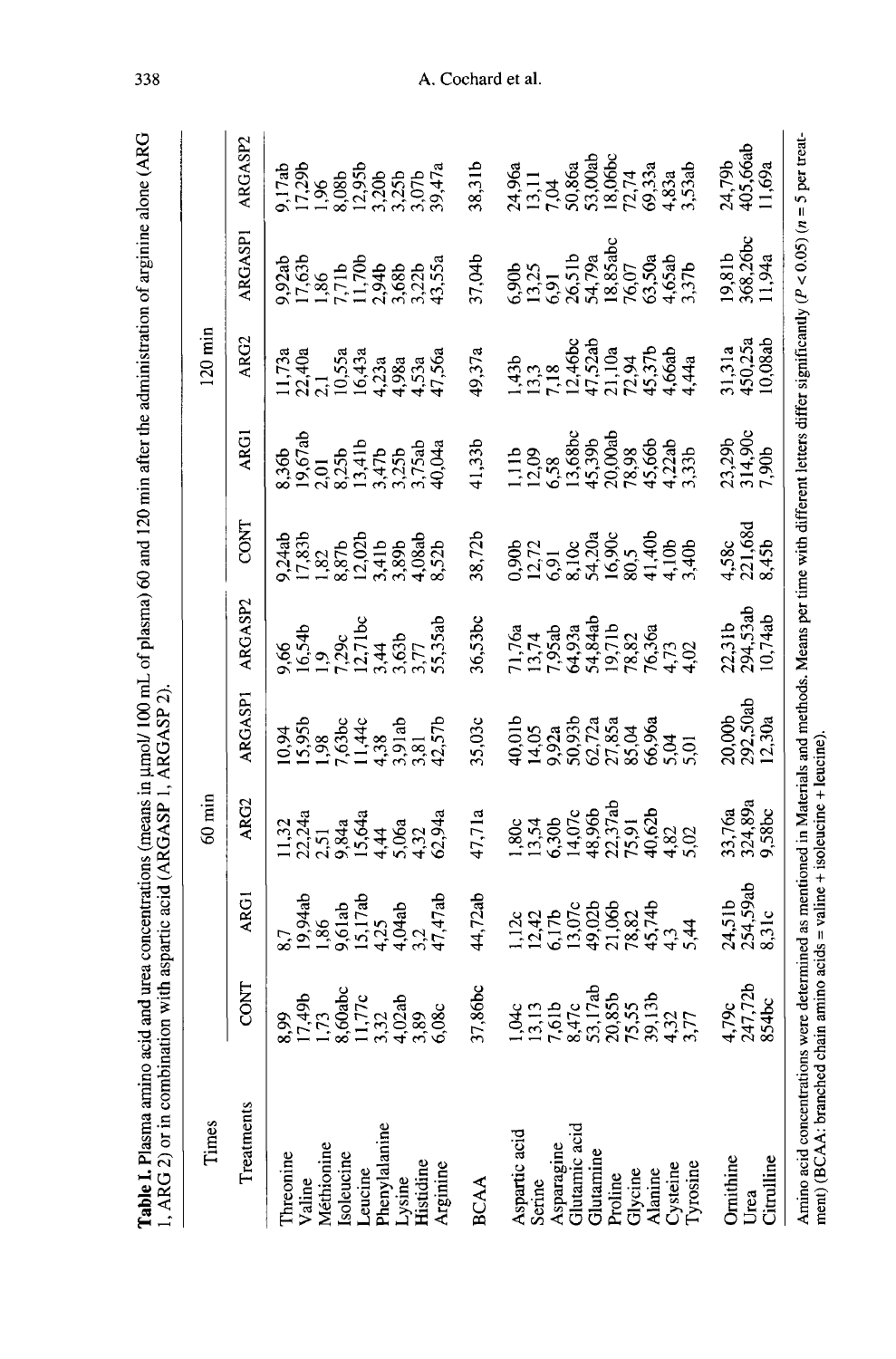CONT and ARGASP 1 at 120 min while the ASP level was significantly  $(P < 0.05)$ increased after ARGASP 2 at 120 min. Compared to the CONT value at 120 min, plasma ASP was 7.7 and 27.7 fold higher for ARGASP 1 and ARGASP 2, respectively. Plasma ASP decreased significantly  $(P < 0.05)$  between 60 and 120 min for both ARGASP treatments.

# 3.3.3. Plasma responses for the other amino acids

The intraduodenal infusion of ARG alone at the doses of 0.5 and 1 g/kg induced a 60 % increase in plasma glutamic acid at 60 and 120 min ( $\dot{P} > 0.10$ ), a 65 % increase in plasma aspartic acid at both times ( $P > 0.10$ ), a decrease in plasma glutamine at 120 min (ARG 1:  $P < 0.10$ ; ARG 2:  $P < 0.05$ ), an increase in plasma proline at 120 min  $(P < 0.05)$ . When ARG was administered alone at a dose of 1 g/kg, the branched chained amino acid (BCAA) concentrations, including leucine, valine and isoleucine, increased significantly ( $P < 0.05$ ). Plasma levels for leucine ( $P < 0.05$ ), valine ( $P < 0.10$ ) and isoleucine  $(P < 0.05)$  differed significantly between the two doses at 120 min. This effect was not reproduced when ARG and ASP were co-administered.

The intraduodenal infusion of the combination of ARG and ASP induced a significant ( $P < 0.05$ ) increase in plasma glutamic acid (GLU) and alanine at 60 and 120 min. Compared to the CONT, plasma GLU was 6.0 and 7.7 fold higher at 60 min and 3.3 and 6.3 fold higher at 120 min for ARGASP 1 and ARGASP 2, respectively. A significant ( $P < 0.05$ ) dose effect on GLU levels was observed at 120 min but not at 60 min. Plasma GLU decreased significantly ( $P < 0.05$ ) between 60 and 120 min for both ARGASP treatments. No dose effect was observed at either time for plasma alanine. Plasma alanine did not differ between 60 and 120 min.

#### 4. DISCUSSION

Owing to a refractory growth hormone (GH) release to arginine (ARG) in pigs ([24]; our preliminary observations), which is believed to be due to a somatostatinergic hypertone [35], the present study examined, for the first time in pigs, the dose-dependent effect of arginine  $(ARG)$  on  $G\overline{H}$  and insulin release and the effect of the combined ARG and aspartic acid (ASP) treatment on GH and insulin release. Plasma amino acids and urea concentrations were measured in order to obtain information on the time-related pat- tern of the plasma levels of ARG, ASP and their related metabolites.

The fact that plasma ASP and plasma ARG were equivalent at 60 min and that the concentration of plasma ASP decreased more rapidly than that of ARG between 60 and 120 min showed that ASP was cleared from the plasma more rapidly than ARG. The maximal ARG level in the plasma was observed at 30 min after an intraduodenal administration of 1 g/kg ARG (6.3, 76.2, 50.4, 44.6, 39.9 and 27.2 umol/100 mL at -20, 30, 60, 90, 120, 180 min, respectively, unpublished results).

The increase in plasma urea and ornithine (ORN) after ARG treatment suggests that ARG was catabolized to urea and ornithine by arginase. Arginase activity is highest in liver [9, 15]. ARG can also be catabolized via arginase in the intestinal mucosa and the kidney [6, 15]. The increase in plasma glutamic acid (GLU) and proline (PRO) after ARG treatment suggests that ORN was catabolized to pyrroline-5-carboxylate (P5C) via omithine aminotransferase (OAT) and that P5C was catabolized to GLU via P5C dehydrogenase in liver and to PRO via P5C reductase in the intestinal mucosa [25]. Plasma PRO has been previously reported to increase after ARG infusion in dairy cows [39]. The increase in plasma ASP after ARG treatment suggests that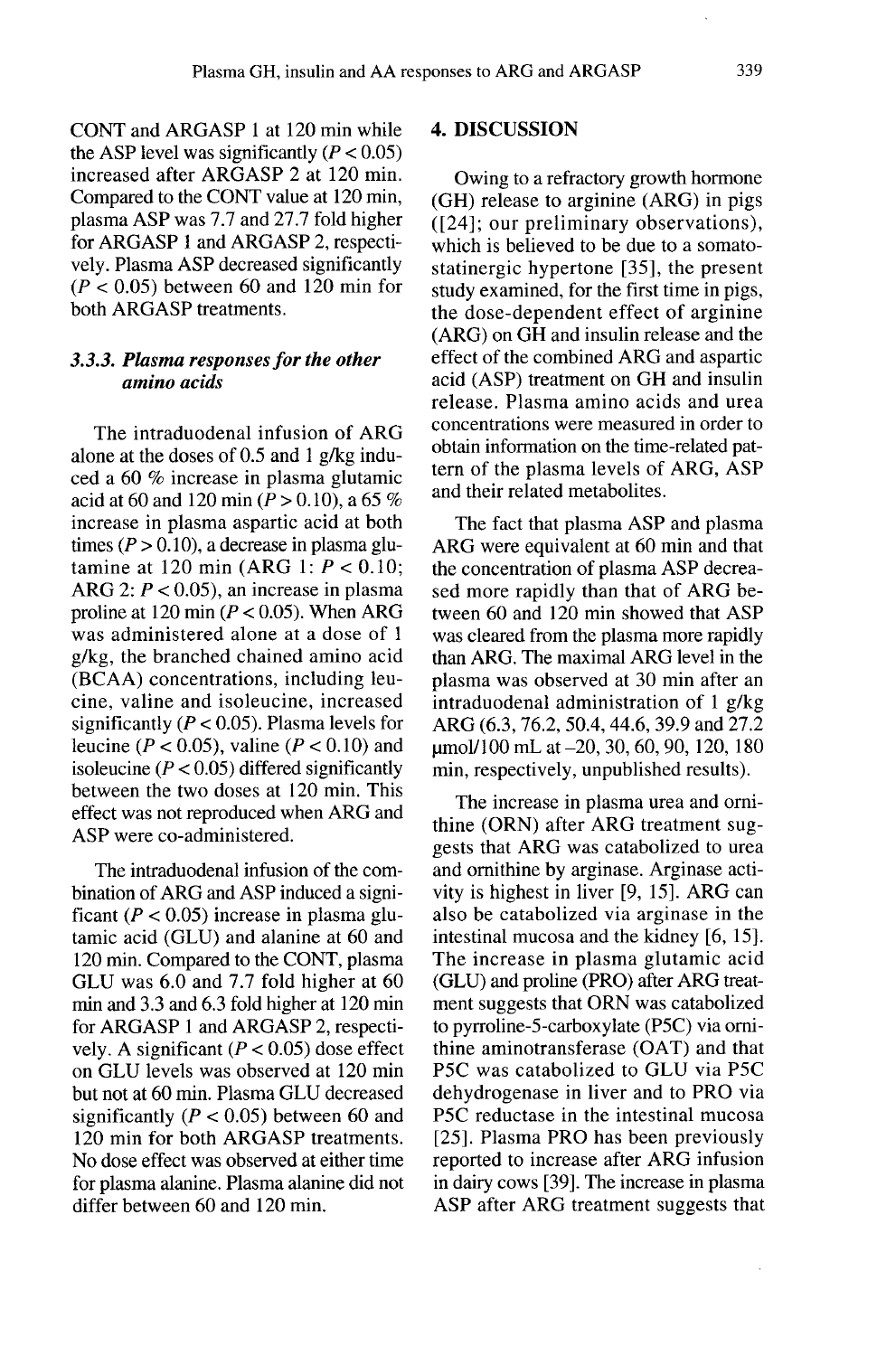GLU neosynthesized from ORN was transaminated to ASP as previously shown [34]. The increase in branched chain amino acid (BCAA) concentrations, observed in the present study only after ARG treatments, has not been reported in previous studies which were, however, carried out on other species.

The increase in plasma GLU and ALA after ARGASP treatment suggested that ASP was transaminated to GLU as shown previously for the reverse reaction and that GLU was transaminated to ALA. Both these transaminations could prevent the neurotoxic effects of ASP and GLU which have been shown to occur at high doses [7]. The increase in plasma citrulline (CIT) concentration, observed in the present study only after ARGASP treatment, suggested that ASP supplied a precursor for CIT synthesis in the intestine mucosa which was probably GLU [44]. GLU is a potent nitrogen donor for the synthesis of carbamoyl-phosphate (CP) via CP synthase I (CPS-I) and CIT is synthesized from CP and ornithine via ORN transcarbamylase (OTC) [41, 42].

The maximal plasma insulin levels did not differ apparently between the two doses and between ARG and ARGASP treatments. In humans, a dose-dependent effect of ARG on insulin secretion has been reported [4, 38]. Insulin secretion has previously been reported to be sensitive to ARG infused intravenously in pigs [2, 21]. No change in plasma glucose was observed between -30 and 120 min in the present study (results not shown). The effect of ASP alone on insulin secretion was not examined in the present study. In sheep, ASP failed to change insulin levels [26]. The rapid insulin response in our study is consistent with an effect of the intraduodenal dose of ARG on pancreatic  $\beta$ -cells, as previously described [5, 22].

ARG alone increased plasma GH in a dose-dependent manner in the present study. It is the first time that the dose-

dependent effect of ARG on GH release is reported in pigs. In short children, no difference in GH response has been reported between the doses of 0.2 and 0.5 g/kg [4]. These data are consistent with the existence of a somatostatinergic hypertone in pigs [24, 35]. Because the time-related pattern of GH secretion differed between animals, a more consistent response might have been obtained either with a higher dose of ARG or with an intravenous infusion of ARG.

The present study showed that ARGASP treatment induced a more delayed plasma GH response than ARG treatment and that the plasma GH response was not dose dependent. The maximum plasma GH levels after ARGASP treatments were observed 30 min later than after ARG treatments and were not different from that of ARG 1. The AUC for the ARGASP treatments were intermediate between those of the ARG treatments. It is the first time that the effect of the combined ARG and ASP treatment on GH release is reported in pigs. We expected, however, an increase in ARG-induced plasma GH response because ASP has<br>been shown to elicit, in sheep and pigs, an increase in plasma GH [3, 26] which is even higher than that induced by ARG. Although the concentrations of ARG, its metabolites and ASP were not determined in the brain in the present study, the more rapid decrease in the plasma concentration of ASP than ARG suggested that ASP transiently inhibited and delayed ARG-induced GH release. When the inhibitory effect of ASP was no longer present, the remaining ARG or ORN probably induced a plasma GH response. An equimolar supplement of ASP stimulated ARG-induced GH release at the lower dose and inhibited ARG-induced GH release at the upper dose. It has been previously reported in rats that ARGASP has different effects on GH release depending on the dose used [16, 17]. The discrepancy between the reported stimulating effect of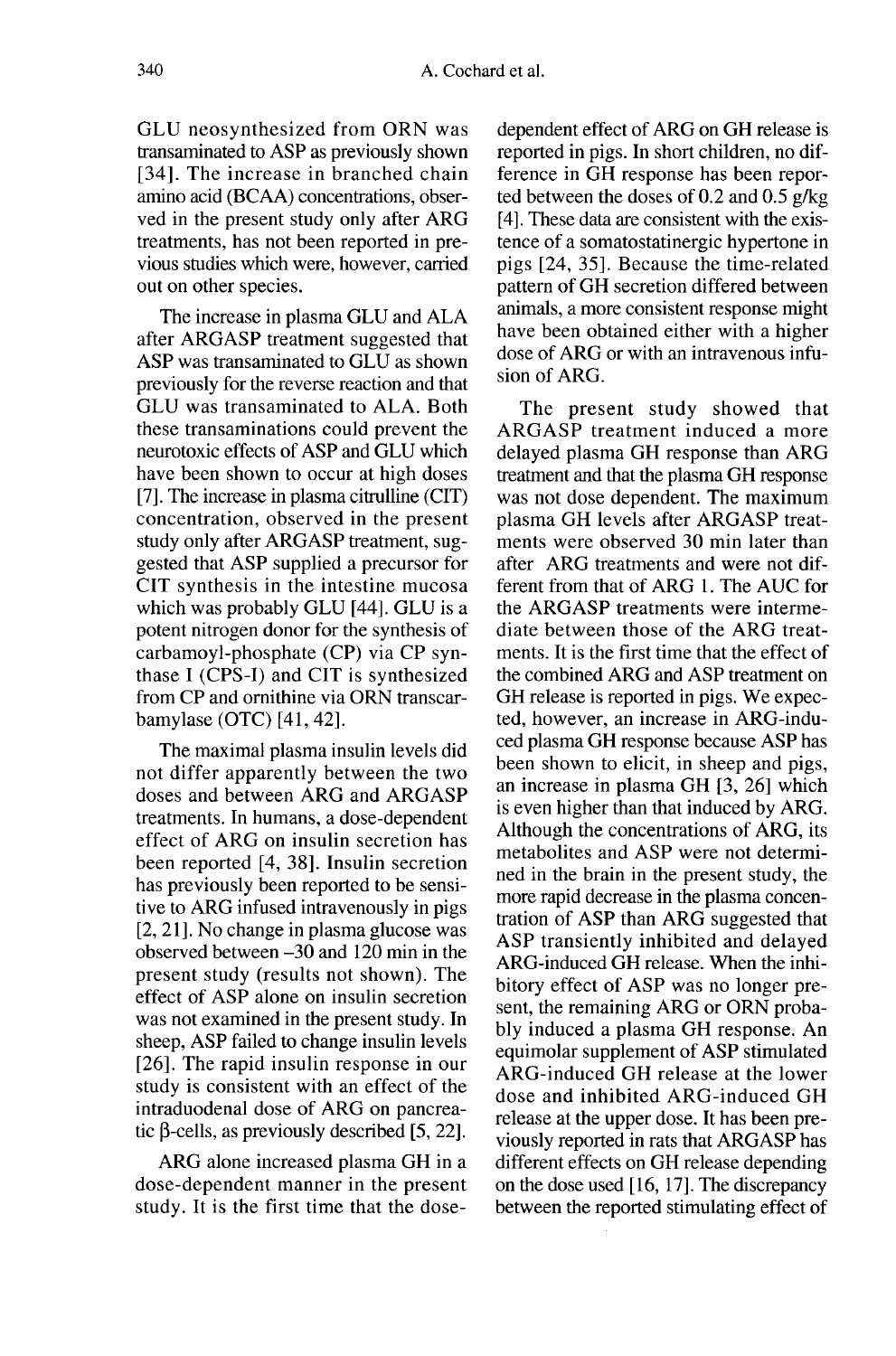ASP given alone on GH release in both pigs and sheep [3, 26] and the inhibitory effect suggested by the present results could be explained by the doses and the species used. ASP was previously infused at intravenous doses of 0.3 /kg in sheep [26] and 0.15 g/kg in pigs [3].

In conclusion, the present study suggests that a dose of 1 g/kg ARG is more appropriate than the dose commonly used in humans (0.5 g/kg) to study ARG effects on GH release in pigs owing to their supposed somatostatinergic hypertone. Our data suggest that high ASP doses transiently inhibit and delay ARG-induced GH release in pigs and that an equimolar supplement of ASP stimulates or inhibits ARG-induced GH release depending on the dose used. Further studies are needed at the supra hypothalamic level in order to determine the mechanisms by which ARG stimulates GH release and the mechanisms by which ASP affects ARGinduced GH release.

#### ACKNOWLEDGMENTS

The authors thank M. Formal for the measurement of plasma amino acid and urea concentrations and Y. Lebreton, F. Giovanni and M. Lesage for their contribution to the experiment. The GH preparation was a gift from the National Hormone and Pituitary Program (University of Maryland School of Medecine) and the National Institute of Diabetes and Kidney diseases.

# **REFERENCES**

- [1] ]Alba-Roth J., Muller A., Schopohl J., von Werder K., Arginine stimulates Growth Hormone secretion by suppressing endogenous somatostatin secretion, J. Clin. Endocrinol. Metab. 67 (1988) 1186-1189.
- [2] Atinmo T., Baldijao C., Houpt K.A., Pond W.D., Barnes R.H., Plasma levels of growth hormone and insulin in protein malnourished vs normal growing pigs in response to arginine or glucose infusion, J. Anim. Sci 46 (1978) 409-416.
- [3] Barb C.R., Campbell R.M., Armstrong J.D., Cox N.M., Aspartate and glutamate modulation of growth hormone secretion in the pig: Possible site of action, Domest. Anim. Endocrinol. 13 (1996) 81-90.
- [4] Bellone J., Valetto M.R., Aimaretti G., Segni M., Volta C., Cardinale G., Baffoni C., Pasquino A.M., Bernasconi S., Bartolotta E., Effects of phenylalanine, histidine, and leucine on basal and GHRH-stimulated GH secretion and on PRL, insulin, and glucose levels in short children, comparison with the effects of arginine, J. Pediatr. Endocrinol. Metab. 9 (1996) 523-531.
- [5] Blachier F., Mourtada A., Sener A., Malaisse W.J., Stimulus-secretion coupling of arginine-induced insulin release. Uptake of metab.olized and nonmetab.olized cationic amino acids by pancreatic islets, Endocrinology 124 (1989) 134-141.
- [6] Blachier F., Darcy-Vrillon B., Sener A., Duée P.H., Malaisse W.J., Arginine metabolism in rat enterocytes, Biochim. Biophys. Acta 1092 (1991)304-310.
- [7] Boudouresque F., Chautard T., Jezova D., Becquet D., Guillaume V., Hery F., Giraud P., Grino M., Oliver C., Excitatory amino acids and adenopituitary hormone secretion in mammals, with special reference to development, Endocr. Reg. 25 (1991) 44-52.
- [8] Carlson H.E., Miglieta J.T., Roginsky M.S., Stegink L.D., Stimulation of pituitary hormone secretion by neurotransmitter aminoacids in humans, Metabolism 38 (1989) 1179-1182.
- [9] Civen M., Brown C.B., Trimmer B.M., Regulation of arginine responses of lambs fed rumen- protected ornithine and arginine, Small Ruminant Res. 17 (1967) 229-236.
- [10] Cochard A., Guilhermet R., Bonneau M., Effect of arginine, growth hormone-releasing hormone (GHRH) and neostigmine administered singly or in paired combinations on growth hormone (GH) release in pigs, Reprod. Nutr. Dev. 37 (1997) 589-598.
- [11] Davenport G.M., Boling J.A., Schillo K.K., Nitrogen metabolism and somatotropin secretion in beef heifers receiving abomasal arginine infusions, J. Anim. Sci 68 (1990) 1683-1692.
- [12] Davenport G.M., Boling J.A., Schillo K.K., Aaron D.K., Nitrogen metabolism and somatotropin secretion in lambs receiving arginine and ornithine via abomasal infusion, J. Anim. Sci. 68 (1990) 222-232.
- [13] Davenport G.M., Boling J.A., Schillo K.K., Growth and endocrine responses of lambs fed rumen-protected ornithine and arginine, Small Ruminant Res. 17 (1995) 229-236.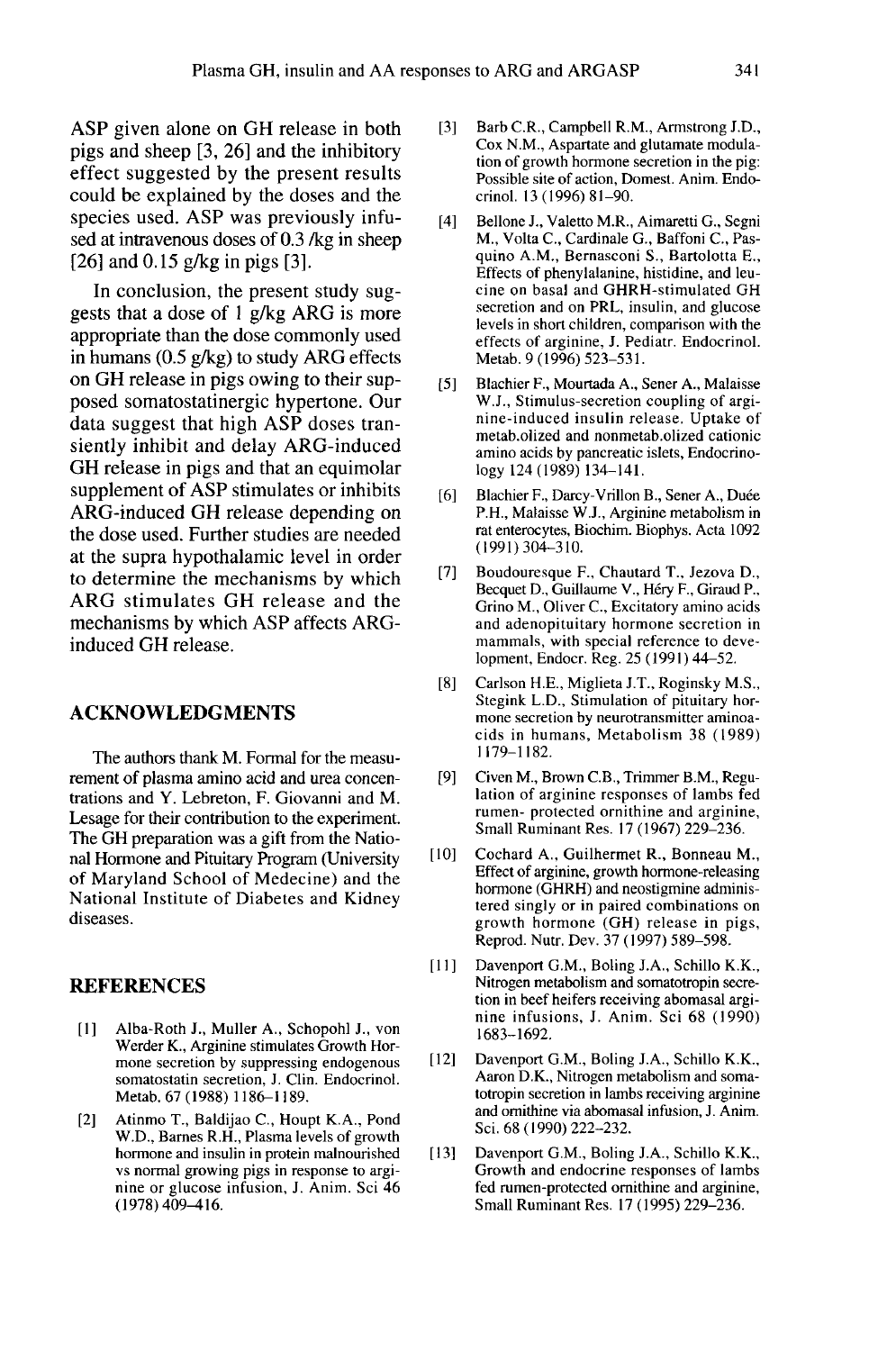- [14] Davis S..L, Borger M.L., Hypothalamic catecholamine effects on plasma levels of pro lactin and growth hormone in sheep, Endocrinology 92 (1973) 303-309.
- [15] Edmonds M.S., Lowry K.R., Baker D.H., Urea cycle metabolism: effects of supple mental ornithine or citrulline on performance, tissue amino acid concentrations and enzymatic activity in young pigs fed arginine-deficient diets, J. Anim. Sci. 65 (1987) 706-716.
- [16] Franchimont P., Luyckx A., Campistron G., Cros J., Effets de l'aspartate d'arginine sur le sécrétion de somatotrophine, insuline et glucagon chez le rat, Thérapie 34 (1979) 641-647.
- [17] Franchimont P., Campistron G., Creuzet M.H., Gros J., Luyckx A., Effects of arginine aspartate and its components on Growth Hormone, insulin and glucagon secretion in the rat, Arch. Int. Pharmacodyn 267 (1984) 161-168.
- [18] Ghigo E., Bellone J., Mazza E., Imperiale E., Procopio M., Valente F., Lala R., de Sanctis C., Camanni F., Arginine potentiates the GHRH- but not the pyridostigmine-induced GH secretion in normal short children. Further evidence for a somatostatin supressing effect of arginine, Clin. Endocrinol. 32 (1990) 763-767.
- [19] Ghigo E., Goffi F., Nicolosi M., Arvat E., Valente F., Mazza E., Ghigo M.C., Camanni F., Growth Hormone (GH) responsiveness to combined administration of arginine and GH-Releasing Hormone does not vary with age in man, J. Clin. Endocrinol. Metab. 71 (1990) 1481-1485.
- [20] Ghigo E., Arvat E., Valente F., Nicolosi M., Boffano G.M., Procopio M., Bellone J., Mazza E., Camanni F., Arginine reinstates the somatotrope responsiveness to intermittent Growth Hormone-Releasing Hormone administration in normal adults, Neuroendocrinology 54 (1991) 291-294.
- [21] Gustavsson S., Johansson H., Lundqvist G., Pancreatic hormonal release after glucose and arginine administration in anesthetized pigs, Acta Endocrinol. 93 (1980) 470-474.
- [22] Herchuelz A., Lebrun P., Boschero A.C., Malaisse W.J., Mechanism of arginine-stimulated Ca2+ influx into pancreatic B cell, Am. J. Physiol. 246 (1984) E38-E43.
- [23] Hertelendy F., Machlin L., Kipnis D.M., Further studies on the regulation of insulin and growth hormone secretion in sheep, Endocrinology 84 ( 1969) 192-199.
- [24] Hertelendy F., Takahashi K., Machlin L.J., Kipnis D.M., Growth hormone and insulin secretory responses to arginine in the sheep, pig and cow, Gen. Comp. Endocrinol. 14 (1970)72-77.
- [25] Jones M.E., Conversion of glutamate to ornithine and proline: pyrroline-5-carboxylate, a possible modulator of arginine requirements, J. Nutr. 115 (1985) 509-515.
- [26] Kuhara T., Ikeda S., Ohneda A., Sasaki Y., Effects of intravenous infusion of 17 amino acids on the secretion of GH, glucagon, and insulin in the sheep, Am. J. Physiol. 260 (1991) E21-E26.
- [27] Kuhara T., Katoh K., Oda S., Ohneda A., Sasaki Y., Responses of metabolic hormones to prolonged intraduodenal infusion of amino acids in sheep, Anim. Sci. Technol. 63 (1992) 1123-1133.
- [28] Louveau I., Bonneau M., Salter D.N., Age-<br>related changes in plasma porcine growth hormone (GH) profiles and insulin-like growth factor-I (IGF-I) concentrations in Large-White and Meishan pigs, Reprod. Nutr. Dev. 31 (1991) 205-216.
- [29] Maccario M., Procopio M., Loche S., Cappa M., Martina V., Camanni F., Ghigo E., Interaction of free fatty acids and arginine on Growth Hormone secretion in man, Metabolism 43 (1994) 223-226.
- [30] Meijer A.J., Lamers W.H., Chamuleau R.A., Nitrogen metabolism and ornithine cycle function, Physiol. Rev. 70 (1990) 701-748.
- [31] Mondino A., Bongiovanni G., Fumero S., Rossi L., An improved method of plasma deproteinaton with sulphosalicylic acid for determination amino acids and related compounds, J. Chromatogr. 74 (1972) 255-263.
- [32] Page M.D., Dieguez C., Valcani R., Edwards C., Hall R., Scanlon M.F., Growth Hormone (GH) response to arginine and L-dopa alone or after GHRH pretreatment, Clin. Endocrinol. 28 ( 1988) 551-558.
- [33] Palmer J.P., Walter R.M., Ensinck J.W., Arginine stimulated acute phase of insulin and glucagon secretion, 1. In normal man, Diabetes 24 (1975) 735-740.
- [34] Parsons D.S., Volman-Mitchell H., The transamination of glutamate and aspartate during absorption in vitro by small intestine of chicken, guinea pig and rat, J. Physiol. 239 (1974) 677-694.
- [35] Peticlerc D., Pelletier G., Lapierre H., Gaudreau P., Couture Y., Dubreuil P., Morisset J., Brazeau P., Dose response of two synthetic human growth hormone-releasing factors on growth hormone release in heifers and pigs, J. Anim. Sci 65 (1987) 996-1005. 677–694.<br>
Peticlerc D., Pelletier G., Lapierre H., Gau-<br>
dreau P., Couture Y., Dubreuil P., Morisset J.,<br>
Brazeau P., Dose response of two synthetic<br>
human growth hormone-releasing factors on<br>
growth hormone release in hei
- [36] Riis P.M., Adaptation of metabolism to A., Tribe D.E. (Eds.), World Animal Science A3- Dynamic Biochemistry of Animal Production, Elsevier, Amsterdam, the Netherlands, 1983, pp. 319-358.